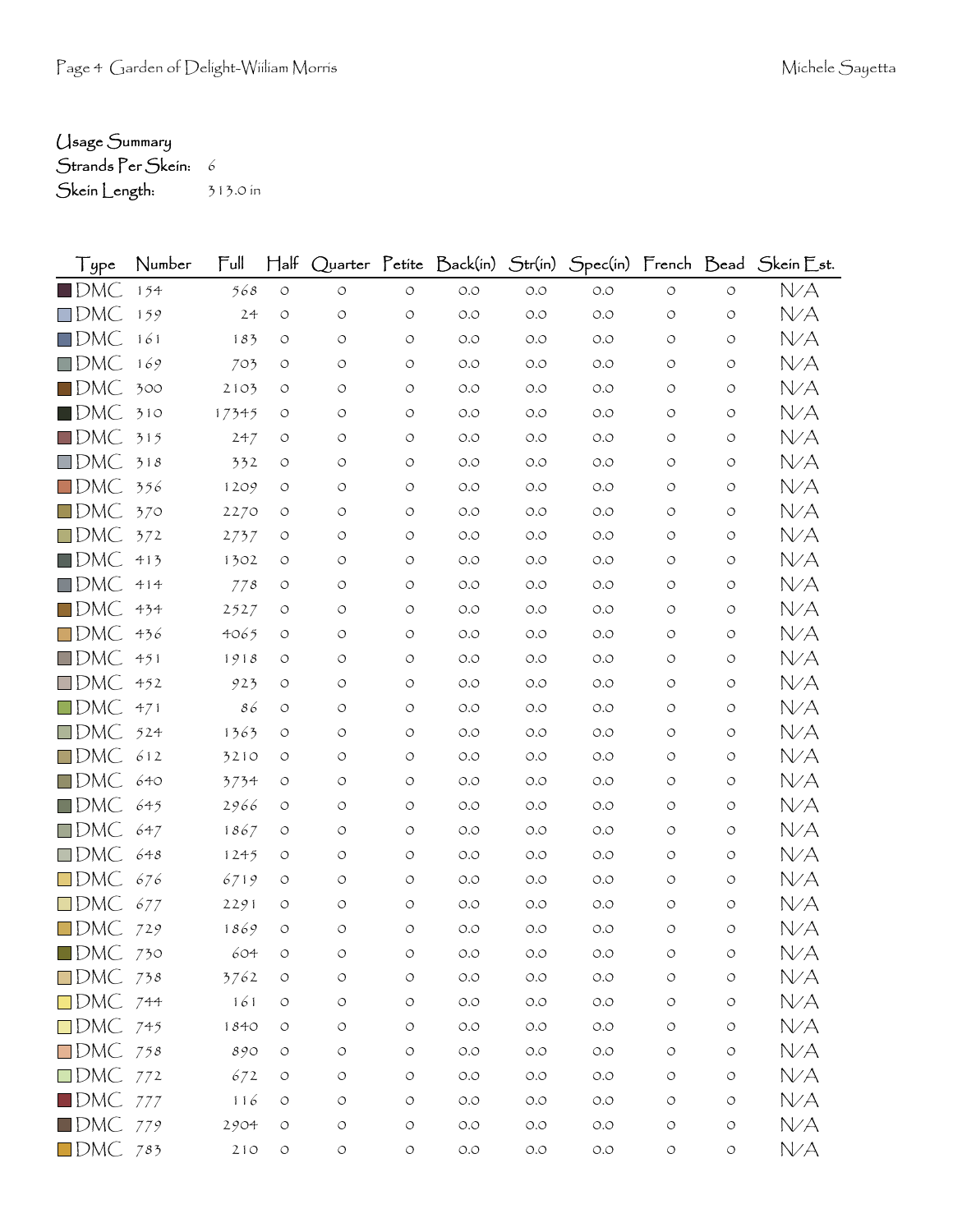| Type                    | Number | Ful            | $H$ alf            |                    |                    | Quarter Petite Back(in)              | Str(in) |       |            |                    | Spec(in) French Bead Skein Est. |
|-------------------------|--------|----------------|--------------------|--------------------|--------------------|--------------------------------------|---------|-------|------------|--------------------|---------------------------------|
| $\blacksquare$ DMC      | 801    | 2236           | $\circ$            | $\circ$            | $\circ$            | $O.O$                                | O.O     | O.O   | $\circ$    | $\circ$            | N/A                             |
| $\blacksquare$ DMC      | 814    | 475            | $\circ$            | O                  | $\circ$            | $O.O$                                | O.O     | O.O   | O          | O                  | N/A                             |
| $\square$ DMC           | 815    | 586            | O                  | $\circ$            | O                  | $O.O$                                | O.O     | O.O   | O          | O                  | N/A                             |
| $\blacksquare$ DMC      | 823    | 3088           | O                  | O                  | $\circ$            | O.O                                  | O.O     | O.O   | O          | O                  | N/A                             |
| $\blacksquare$ DMC      | 829    | 1988           | O                  | O                  | $\circ$            | O.O                                  | O.O     | O.O   | O          | O                  | N/A                             |
| $\square$ DMC           | 842    | 3132           | O                  | O                  | $\circ$            | O.O                                  | O.O     | O.O   | O          | $\circ$            | N/A                             |
| $\blacksquare$ DMC      | 844    | 2337           | O                  | O                  | $\circ$            | $O.O$                                | O.O     | 0.0   | O          | O                  | N/A                             |
| $\blacksquare$ DMC      | 902    | 1223           | O                  | O                  | $\circ$            | $O.O$                                | O.O     | O.O   | O          | O                  | N/A                             |
| $\square$ DMC           | 921    | 157            | O                  | O                  | $\circ$            | O.O                                  | O.O     | O.O   | O          | O                  | N/A                             |
| $\square$ DMC           | 922    | 295            | O                  | O                  | O                  | $O.O$                                | O.O     | O.O   | O          | O                  | N/A                             |
| $\square$ DMC           | 928    | 270            | O                  | O                  | $\circ$            | O.O                                  | O.O     | O.O   | O          | O                  | N/A                             |
| $\square$ DMC           | 930    | 436            | O                  | O                  | $\circ$            | $O.O$                                | O.O     | O.O   | O          | O                  | N/A                             |
| $\blacksquare$ DMC      | 934    | 2315           | O                  | O                  | O                  | O.O                                  | O.O     | 0.0   | O          | O                  | N/A                             |
| $\blacksquare$ DMC      | 936    | 1050           | O                  | O                  | $\circ$            | O.O                                  | O.O     | O.O   | O          | O                  | N/A                             |
| $\blacksquare$ DMC      | 938    | 4136           | O                  | O                  | O                  | $O.O$                                | O.O     | O.O   | O          | O                  | N/A                             |
| $\blacksquare$ DMC      | 939    | 12430          | O                  | O                  | $\circ$            | O.O                                  | O.O     | O.O   | O          | O                  | N/A                             |
| $\square$ DMC           | 945    | 3023           | O                  | O                  | $\circ$            | O.O                                  | O.O     | O.O   | O          | O                  | N/A                             |
| $\square$ DMC           | 961    | 24             | O                  | O                  | O                  | $O.O$                                | O.O     | O.O   | O          | O                  | N/A                             |
| $\square$ DMC           | 991    | $\overline{7}$ | O                  | O                  | O                  | $O.O$                                | O.O     | 0.0   | O          | O                  | N/A                             |
| $\blacksquare$ DMC      | 3011   | 2438           | O                  | O                  | $\circ$            | O.O                                  | O.O     | O.O   | O          | O                  | N/A                             |
| $\square$ DMC           | 3012   | 1463           | O                  | O                  | $\circ$            | O.O                                  | O.O     | O.O   | O          | O                  | N/A                             |
| $\blacksquare$ DMC      | 3031   | 2651           | O                  | O                  | O                  | O.O                                  | O.O     | O.O   | O          | O                  | N/A                             |
| $\square$ DMC           | 3041   | 406            | O                  | O                  | $\circ$            | O.O                                  | O.O     | O.O   | O          | O                  | N/A                             |
| $\square$ DMC           | 3046   | 2598           | O                  | O                  | $\circ$            | O.O                                  | O.O     | O.O   | O          | O                  | N/A                             |
| $\Box$ DMC              | 3064   | 1366           | O                  | O                  | O                  | O.O                                  | O.O     | O.O   | O          | O                  | N/A                             |
| $\square$ DMC           | 3078   | 2066           | O                  | O                  | $\circ$            | $O.O$                                | O.O     | O.O   | O          | $\circ$            | N/A                             |
| $\square$ DMC           | 3348   | 365            | $\circ$            | O                  | $\circ$            | $O.O$                                | O.O     | O.O   | O          | O                  | N/A                             |
| $\blacksquare$ DMC      | 3350   | 18             | O                  | O                  | O                  | O.O                                  | O.O     | O.O   |            | O                  | N/A                             |
| $\blacksquare$ DMC 3364 |        | 809            | $\circ$            | O                  | $\circ$            | $O.O$                                | $O.O$   | O.O   | O          | O                  | N/A                             |
| $\blacksquare$ DMC 3371 |        | 5852           | $\circ$            | $\bigcirc$         | $\circlearrowleft$ | $\circlearrowleft.\circlearrowright$ | $O.O$   | O.O   | O          | $\circlearrowleft$ | N/A                             |
| $\blacksquare$ DMC 3721 |        | 472            | O                  | $\bigcirc$         | $\circ$            | $O.O$                                | $O.O$   | O.O   | O          | О                  | N/A                             |
| $\blacksquare$ DMC 3740 |        | 747            | $\circ$            | O                  | $\circlearrowleft$ | $O.O$                                | O.O     | $O.O$ | O          | O                  | N/A                             |
| $\Box$ DMC 3743         |        | 600            | O                  | $\circlearrowleft$ | $\circlearrowleft$ | $O.O$                                | $O.O$   | $O.O$ | O          | O                  | N/A                             |
| $\blacksquare$ DMC 3750 |        | 1232           | $\circ$            | O                  | $\circ$            | $O.O$                                | O.O     | O.O   | O          | О                  | N/A                             |
| $\blacksquare$ DMC 3772 |        | 2556           | $\circ$            | O                  | $\circ$            | $O.O$                                | $O.O$   | O.O   | O          | O                  | N/A                             |
| $\Box$ DMC 3773         |        | 1501           | $\circ$            | $\circ$            | $\bigcirc$         | $O.O$                                | $O.O$   | $O.O$ | O          | O                  | NA                              |
| $\Box$ DMC 3778         |        | 613            | $\circlearrowleft$ | O                  | $\circlearrowleft$ | $O.O$                                | $O.O$   | $O.O$ | O          | $\bigcirc$         | N/A                             |
| $\blacksquare$ DMC 3787 |        | 3032           | O                  | O                  | O                  | $O.O$                                | O.O     | O.O   | O          | O                  | N/A                             |
| $\blacksquare$ DMC 3799 |        | 3086           | $\circ$            | O                  | $\circlearrowleft$ | $O.O$                                | $O.O$   | O.O   | O          | $\circ$            | N/A                             |
| $\Box$ DMC 3821         |        | 157            | $\circ$            | O                  | $\circ$            | $O.O$                                | $O.O$   | $O.O$ | O          | O                  | NA                              |
| $\Box$ DMC 3827         |        | 4955           | $\circ$            | O                  | $\circ$            | $O.O$                                | $O.O$   | O.O   | O          | $\circlearrowleft$ | N/A                             |
| $\Box$ DMC 3828         |        | 3491           | $\circ$            | $\bigcirc$         | $\circlearrowleft$ | $O.O$                                | $O.O$   | $O.O$ | $\bigcirc$ | $\circ$            | N/A                             |